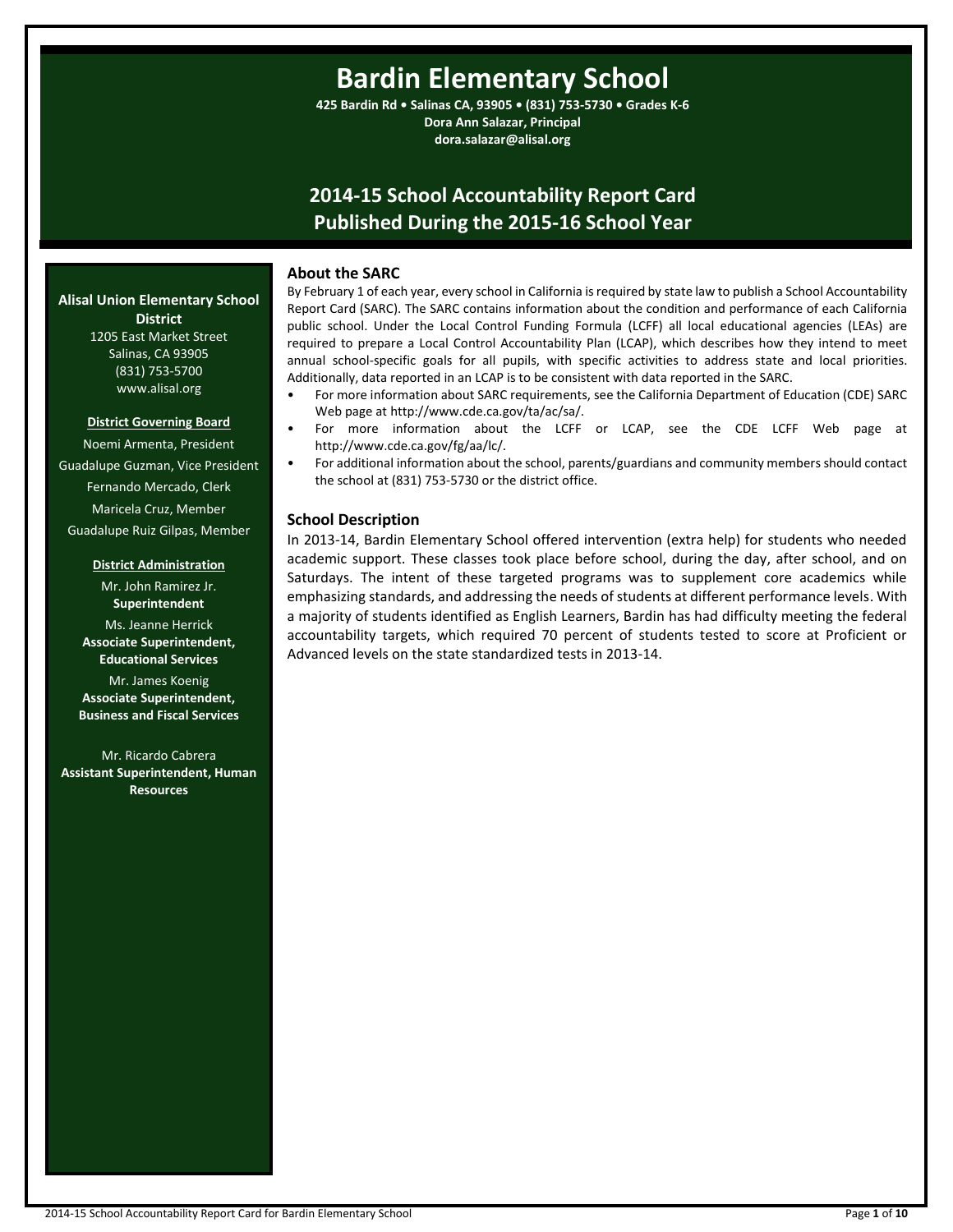| 2014-15 Student Enrollment by Grade Level       |     |  |  |  |  |  |
|-------------------------------------------------|-----|--|--|--|--|--|
| <b>Number of Students</b><br><b>Grade Level</b> |     |  |  |  |  |  |
| Kindergarten                                    | 82  |  |  |  |  |  |
| Grade 1                                         | 109 |  |  |  |  |  |
| Grade 2                                         | 121 |  |  |  |  |  |
| Grade 3                                         | 104 |  |  |  |  |  |
| Grade 4                                         | 116 |  |  |  |  |  |
| Grade 5                                         | 108 |  |  |  |  |  |
| Grade 6                                         | 97  |  |  |  |  |  |
| <b>Total Enrollment</b>                         | 737 |  |  |  |  |  |

| 2014-15 Student Enrollment by Group         |      |  |  |  |  |  |
|---------------------------------------------|------|--|--|--|--|--|
| <b>Percent of Total Enrollment</b><br>Group |      |  |  |  |  |  |
| Filipino                                    | 0.1  |  |  |  |  |  |
| <b>Hispanic or Latino</b>                   | 96.3 |  |  |  |  |  |
| White                                       | 0.8  |  |  |  |  |  |
| Socioeconomically Disadvantaged             | 91.2 |  |  |  |  |  |
| <b>English Learners</b>                     | 81   |  |  |  |  |  |
| <b>Students with Disabilities</b>           | 6.6  |  |  |  |  |  |

# **A. Conditions of Learning**

#### **State Priority: Basic**

The SARC provides the following information relevant to the Basic State Priority (Priority 1):

- Degree to which teachers are appropriately assigned and fully credentialed in the subject area and for the pupils they are teaching;
- Pupils have access to standards-aligned instructional materials; and
- School facilities are maintained in good repair.

| <b>Teacher Credentials</b>                         |           |       |           |  |  |  |  |
|----------------------------------------------------|-----------|-------|-----------|--|--|--|--|
| <b>Bardin Elementary School</b>                    | $13 - 14$ | 14-15 | 15-16     |  |  |  |  |
| <b>With Full Credential</b>                        | 28 out    | 24    | 31        |  |  |  |  |
| <b>Without Full Credential</b>                     | O         | 2     | 5         |  |  |  |  |
| <b>Teaching Outside Subject Area of Competence</b> | 0         | 0     | ŋ         |  |  |  |  |
| <b>Alisal Union Elementary School District</b>     | $13 - 14$ | 14-15 | $15 - 16$ |  |  |  |  |
| <b>With Full Credential</b>                        | ٠         |       | 328       |  |  |  |  |
| <b>Without Full Credential</b>                     |           |       | 44        |  |  |  |  |
| Teaching Outside Subject Area of Competence        |           |       |           |  |  |  |  |

| Teacher Misassignments and Vacant Teacher Positions at this School |  |  |  |  |  |  |  |  |
|--------------------------------------------------------------------|--|--|--|--|--|--|--|--|
| <b>Bardin Elementary School</b><br>$13 - 14$<br>$15 - 16$<br>14-15 |  |  |  |  |  |  |  |  |
| Teachers of English Learners                                       |  |  |  |  |  |  |  |  |
| <b>Total Teacher Misassignments</b>                                |  |  |  |  |  |  |  |  |
| <b>Vacant Teacher Positions</b>                                    |  |  |  |  |  |  |  |  |

\* "Misassignments" refers to the number of positions filled by teachers who lack legal authorization to teach that grade level, subject area, student group, etc. Total Teacher Misassignments includes the number of Misassignments of Teachers of English Learners.

## **Core Academic Classes Taught by Highly Qualified Teachers**

**2014-15 Percent of Classes In Core Academic Subjects Core Academic Classes Taught by Highly Qualified Teachers**

| <b>Location of Classes</b>  | <b>Taught by Highly</b><br><b>Qualified Teachers</b> | <b>Not Taught by Highly</b><br><b>Qualified Teachers</b> |  |  |
|-----------------------------|------------------------------------------------------|----------------------------------------------------------|--|--|
| This School                 | 100.0                                                | 0.0                                                      |  |  |
|                             | <b>Districtwide</b>                                  |                                                          |  |  |
| <b>All Schools</b>          | 100.0                                                | 0.0                                                      |  |  |
| <b>High-Poverty Schools</b> | 100.0                                                | 0.0                                                      |  |  |
| <b>Low-Poverty Schools</b>  | 0.0                                                  | 0.0                                                      |  |  |

High-poverty schools are defined as those schools with student eligibility of approximately 40 percent or more in the free and reduced price meals program. Low-poverty schools are those with student eligibility of approximately 39 percent or less in the free and reduced price meals program.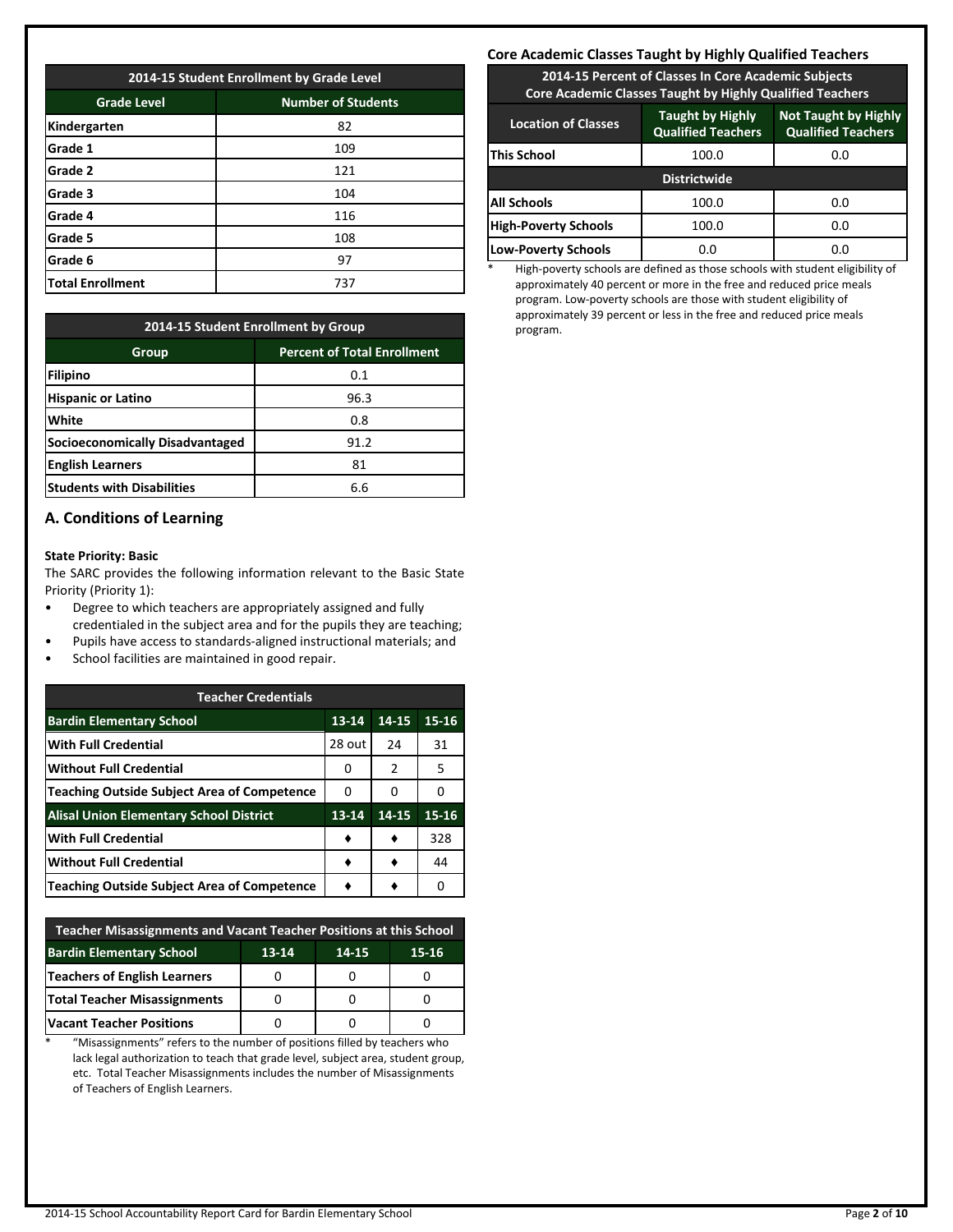# **Quality, Currency, Availability of Textbooks and Instructional Materials (School Year 2015-16)**

In order to support classroom professionals in teaching the Language Arts and Math Common Core State Standards, Engage NY curriculum, in both content areas was recommended and adopted as district curriculum. Both Engage NY Language Arts and Math were piloted and feedback from teachers attested to the ability of these common core resources to meet the requirements of the new common core state standards (CCSS).

In Language Arts:

K-1-2 continued to use Treasures to teach Foundational Skills and use the Engage NY Listening and Learning Domains to address the remaining standards. 3-6 used Engage NY solely to teach all Language Arts standards.

Because Engage NY is not yet available in Spanish, Bilingual Transference classrooms continued to use Tesoros and adapted it as needed to meet the common core state standards.

In Math:

At K-6, teachers used both the adopted Everyday Math curriculum and Engage NY Math, selecting one as their primary resource and the other as a secondary resource.

Bilingual Transference classrooms were able to use the Engage NY Math because student materials became available.

|                                     | <b>Textbooks and Instructional Materials</b><br>Year and month in which data were collected: 2014               |                    |  |  |  |  |  |  |
|-------------------------------------|-----------------------------------------------------------------------------------------------------------------|--------------------|--|--|--|--|--|--|
| <b>Core Curriculum Area</b>         | <b>Textbooks and Instructional Materials/Year of Adoption</b>                                                   |                    |  |  |  |  |  |  |
| <b>Reading/Language Arts</b>        | Engage New York Language Arts- Adopted 2014<br>McMillan / McGraw-Hill, Treasures-Adopted 2010                   |                    |  |  |  |  |  |  |
|                                     | The textbooks listed are from most recent adoption:                                                             | <b>Yes</b>         |  |  |  |  |  |  |
|                                     | Percent of students lacking their own assigned textbook:                                                        | 0                  |  |  |  |  |  |  |
| <b>Mathematics</b>                  | Engage New York Math- Adopted 2014<br>McMillan / McGraw-Hill,<br>Every Day Math- Adopted 2012                   |                    |  |  |  |  |  |  |
|                                     | The textbooks listed are from most recent adoption:<br>Percent of students lacking their own assigned textbook: | Yes<br>$\mathbf 0$ |  |  |  |  |  |  |
| <b>Science</b>                      | Delta Foss- (Kinder-5th grades) - Adopted 2007<br>McGraw-Hill- (6th grade) - Adopted 2006                       |                    |  |  |  |  |  |  |
|                                     | The textbooks listed are from most recent adoption:                                                             | Yes                |  |  |  |  |  |  |
|                                     | Percent of students lacking their own assigned textbook:                                                        | 0                  |  |  |  |  |  |  |
| <b>History-Social Science</b>       | McGraw-Hill, Vistas-Adopted 2006                                                                                |                    |  |  |  |  |  |  |
|                                     | The textbooks listed are from most recent adoption:                                                             | Yes                |  |  |  |  |  |  |
|                                     | Percent of students lacking their own assigned textbook:                                                        | $\mathbf 0$        |  |  |  |  |  |  |
| <b>Foreign Language</b>             | Not applicable                                                                                                  |                    |  |  |  |  |  |  |
|                                     | The textbooks listed are from most recent adoption:                                                             | No                 |  |  |  |  |  |  |
|                                     | Percent of students lacking their own assigned textbook:                                                        | $\mathbf 0$        |  |  |  |  |  |  |
| <b>Health</b>                       | Not applicable                                                                                                  |                    |  |  |  |  |  |  |
|                                     | The textbooks listed are from most recent adoption:                                                             | No                 |  |  |  |  |  |  |
|                                     | Percent of students lacking their own assigned textbook:                                                        | $\mathbf{0}$       |  |  |  |  |  |  |
| <b>Visual and Performing Arts</b>   | Not applicable                                                                                                  |                    |  |  |  |  |  |  |
|                                     | The textbooks listed are from most recent adoption:                                                             | No                 |  |  |  |  |  |  |
|                                     | Percent of students lacking their own assigned textbook:                                                        | $\Omega$           |  |  |  |  |  |  |
| <b>Science Laboratory Equipment</b> | Not applicable                                                                                                  |                    |  |  |  |  |  |  |
|                                     | The textbooks listed are from most recent adoption:                                                             | No                 |  |  |  |  |  |  |
|                                     | Percent of students lacking their own assigned textbook:                                                        | $\Omega$           |  |  |  |  |  |  |

# **School Facility Conditions and Planned Improvements (Most Recent Year)**

In the 2014-15 school year school facilities were in good condition as we are in a recently remodeled school campus. The district has made some improvements to the landscape in the front of the school by proving grass ad trees. There is plans from more extensive work in the back field area in the upcoming two years.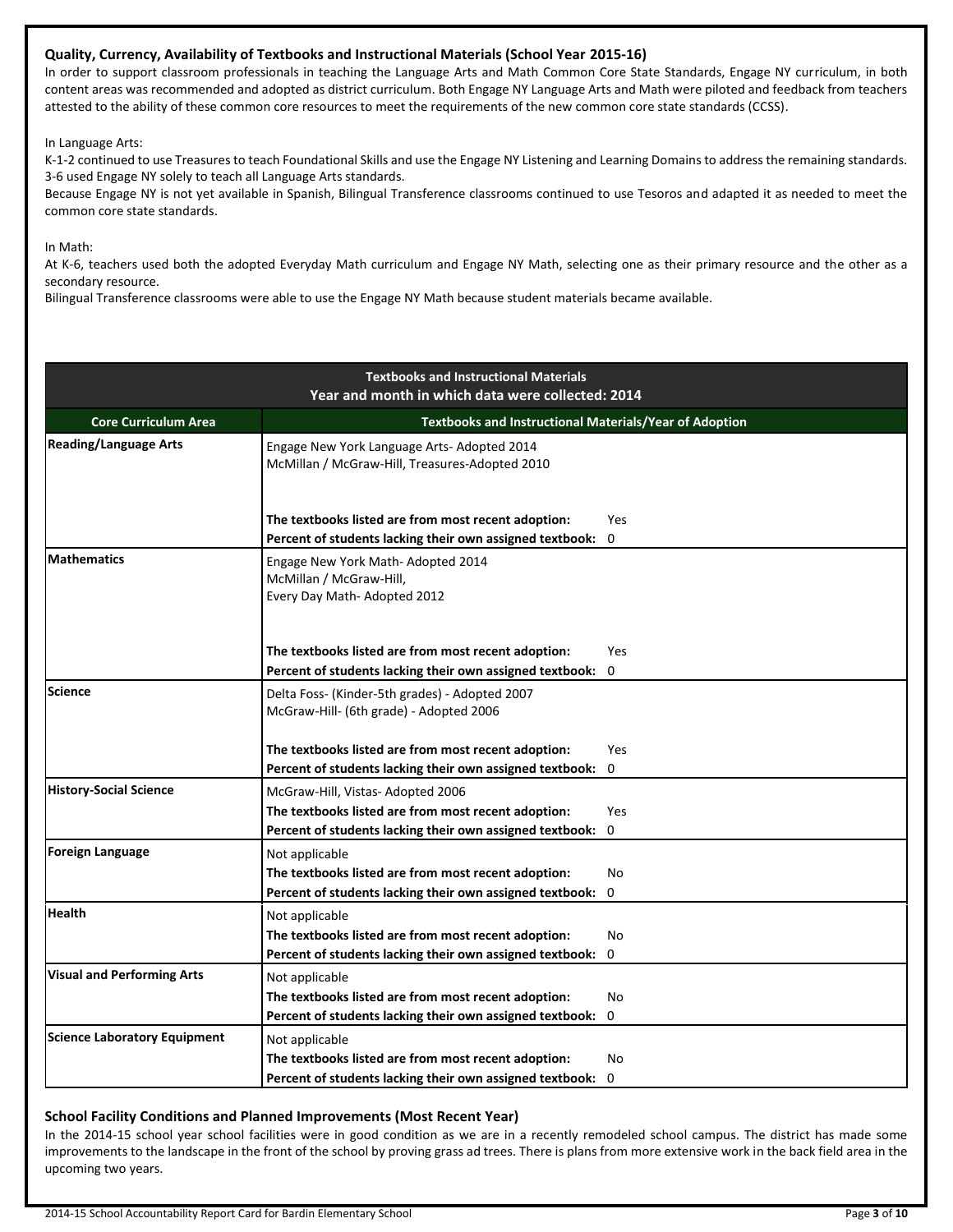| <b>School Facility Good Repair Status (Most Recent Year)</b><br>Year and month in which data were collected: August, 2015 |                       |      |                      |      |  |                                |  |
|---------------------------------------------------------------------------------------------------------------------------|-----------------------|------|----------------------|------|--|--------------------------------|--|
| <b>System Inspected</b>                                                                                                   |                       |      | <b>Repair Status</b> |      |  | <b>Repair Needed and</b>       |  |
|                                                                                                                           | Good                  |      | Fair                 | Poor |  | <b>Action Taken or Planned</b> |  |
| Systems:<br>Gas Leaks, Mechanical/HVAC, Sewer                                                                             | X                     |      |                      |      |  |                                |  |
| Interior:<br><b>Interior Surfaces</b>                                                                                     | x                     |      |                      |      |  |                                |  |
| <b>Cleanliness:</b><br>Overall Cleanliness, Pest/ Vermin Infestation                                                      | X                     |      |                      |      |  |                                |  |
| Electrical:<br>Electrical                                                                                                 | X                     |      |                      |      |  |                                |  |
| <b>Restrooms/Fountains:</b><br>Restrooms, Sinks/ Fountains                                                                | X                     |      |                      |      |  |                                |  |
| Safety:<br>Fire Safety, Hazardous Materials                                                                               | X                     |      |                      |      |  |                                |  |
| Structural:<br>Structural Damage, Roofs                                                                                   | X                     |      |                      |      |  |                                |  |
| <b>External:</b><br>Playground/School Grounds, Windows/Doors/Gates/Fences                                                 | X                     |      |                      |      |  |                                |  |
| <b>Overall Rating</b>                                                                                                     | <b>Exemplary</b><br>X | Good | Fair                 | Poor |  |                                |  |

# **B. Pupil Outcomes**

#### **State Priority: Pupil Achievement**

The SARC provides the following information relevant to the State priority: Pupil Achievement (Priority 4):

- Statewide assessments (i.e., California Assessment of Student Performance and Progress [CAASPP], Science California Standards Tests); and
- The percentage of pupils who have successfully completed courses that satisfy the requirements for entrance to the University of California and the California State University, or career technical education sequences or programs of study

| <b>2014-15 CAASPP Results for All Students</b>                                                          |               |                 |              |  |  |  |  |
|---------------------------------------------------------------------------------------------------------|---------------|-----------------|--------------|--|--|--|--|
| Percent of Students Meeting or Exceeding the State Standards<br>$(grades 3-8 and 11)$<br><b>Subject</b> |               |                 |              |  |  |  |  |
|                                                                                                         | <b>School</b> | <b>District</b> | <b>State</b> |  |  |  |  |
| IELA                                                                                                    | 16            | 20              | 44           |  |  |  |  |
| Math                                                                                                    | 10            | 13              | 33           |  |  |  |  |

\* Percentages are not calculated when the number of students tested is ten or less, either because the number of students in this category is too small for statistical accuracy or to protect student privacy.

| <b>CAASPP Results for All Students - Three-Year Comparison</b> |                                                                                                     |    |    |                                                       |    |    |    |    |    |
|----------------------------------------------------------------|-----------------------------------------------------------------------------------------------------|----|----|-------------------------------------------------------|----|----|----|----|----|
|                                                                | Percent of Students Scoring at Proficient or Advanced<br>(meeting or exceeding the state standards) |    |    |                                                       |    |    |    |    |    |
| <b>Subject</b>                                                 | <b>District</b><br><b>School</b><br><b>State</b>                                                    |    |    |                                                       |    |    |    |    |    |
|                                                                |                                                                                                     |    |    | 12-13 13-14 14-15 12-13 13-14 14-15 12-13 13-14 14-15 |    |    |    |    |    |
| <b>Science</b>                                                 | 39                                                                                                  | 26 | 21 | 33                                                    | 32 | 31 | 59 | 60 | 56 |

\* Results are for grades 5, 8, and 10. Scores are not shown when the number of students tested is ten or less, either because the number of students in this category is too small for statistical accuracy or to protect student privacy.

| Grade | 2014-15 Percent of Students Meeting Fitness Standards |          |        |  |  |  |
|-------|-------------------------------------------------------|----------|--------|--|--|--|
| Level | 4 of 6                                                | $5$ of 6 | 6 of 6 |  |  |  |
|       | 19.80                                                 | 18.00    | 15.30  |  |  |  |

Percentages are not calculated when the number of students tested is ten or less, either because the number of students in this category is too small for statistical accuracy or to protect student privacy.

| 2014-15 CAASPP Results by Student Group                        |                                                                        |  |  |  |
|----------------------------------------------------------------|------------------------------------------------------------------------|--|--|--|
| Group                                                          | <b>Percent of Students Scoring at</b><br><b>Proficient or Advanced</b> |  |  |  |
|                                                                | Science (grades 5, 8, and 10)                                          |  |  |  |
| All Students in the LEA                                        | 31                                                                     |  |  |  |
| All Student at the School                                      | 21                                                                     |  |  |  |
| Male                                                           | 22                                                                     |  |  |  |
| Female                                                         | 19                                                                     |  |  |  |
| <b>Filipino</b>                                                |                                                                        |  |  |  |
| <b>Hispanic or Latino</b>                                      | 21                                                                     |  |  |  |
| White                                                          |                                                                        |  |  |  |
| Socioeconomically Disadvantaged                                |                                                                        |  |  |  |
| <b>English Learners</b>                                        | 7                                                                      |  |  |  |
| <b>Students with Disabilities</b>                              | 20                                                                     |  |  |  |
| <b>Students Receiving Migrant</b><br><b>Education Services</b> |                                                                        |  |  |  |
| <b>Foster Youth</b>                                            |                                                                        |  |  |  |

Scores are not shown when the number of students tested is ten or less, either because the number of students in this category is too small for statistical accuracy or to protect student privacy.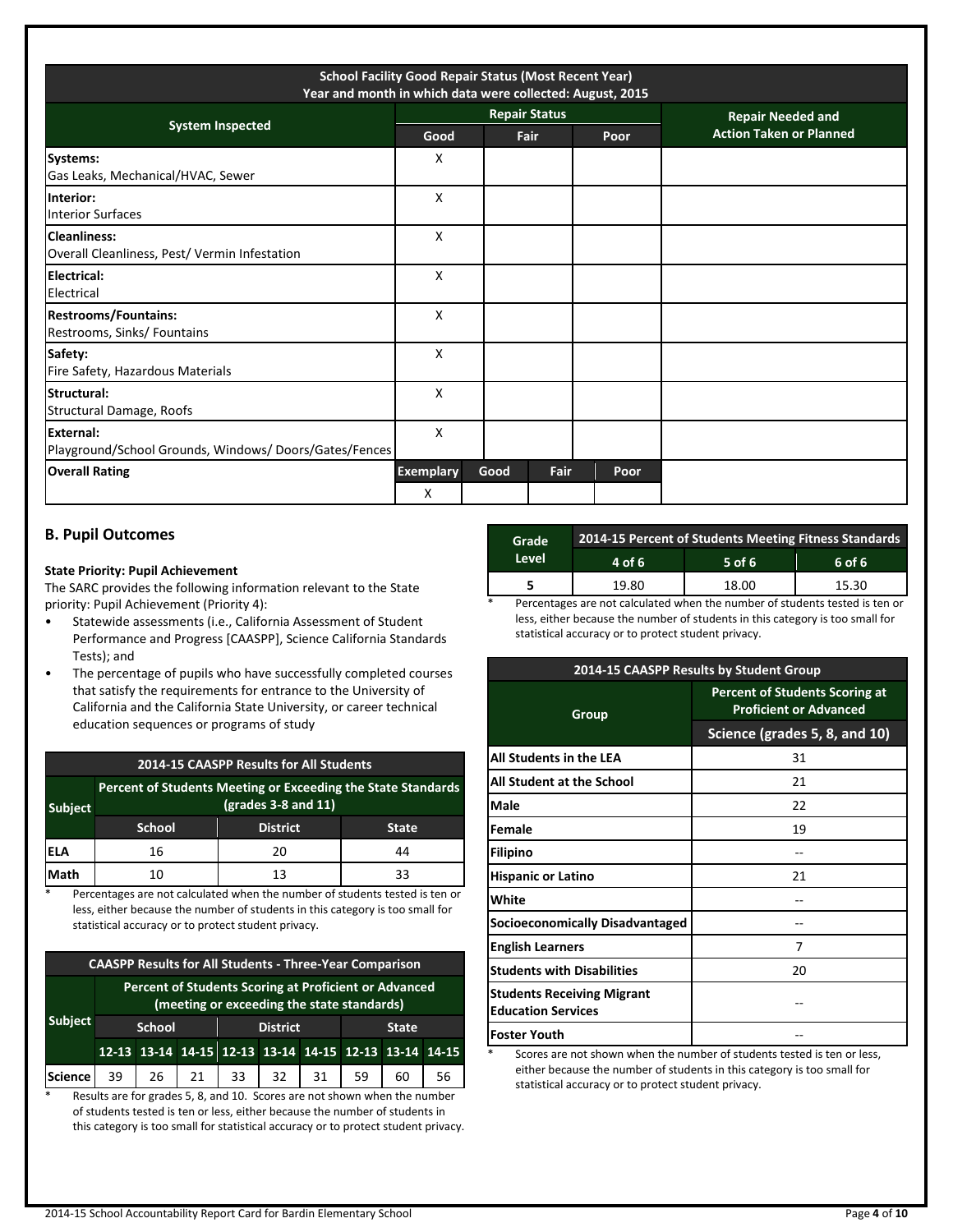|                                        |                         |                           |                |                            | School Year 2014-15 CAASPP Assessment Results - English Language Arts (ELA)<br>Disaggregated by Student Groups, Grades Three through Eight and Eleven |                                      |                               |                                                     |  |
|----------------------------------------|-------------------------|---------------------------|----------------|----------------------------|-------------------------------------------------------------------------------------------------------------------------------------------------------|--------------------------------------|-------------------------------|-----------------------------------------------------|--|
|                                        |                         | <b>Number of Students</b> |                | <b>Percent of Students</b> |                                                                                                                                                       |                                      |                               |                                                     |  |
| <b>Student Group</b>                   | Grade                   | <b>Enrolled</b>           | <b>Tested</b>  | <b>Tested</b>              | <b>Standard</b><br><b>Not Met</b>                                                                                                                     | <b>Standard</b><br><b>Nearly Met</b> | <b>Standard</b><br><b>Met</b> | <b>Standard</b><br><b>Exceeded</b>                  |  |
| <b>All Students</b>                    | 3                       | 103                       | 100            | 97.1                       | 78                                                                                                                                                    | 19                                   | $\overline{2}$                | $\mathbf{1}$                                        |  |
|                                        | 4                       | 116                       | 115            | 99.1                       | 57                                                                                                                                                    | 19                                   | 17                            | 4                                                   |  |
|                                        | 5                       | 113                       | 110            | 97.3                       | 68                                                                                                                                                    | 15                                   | 14                            | $\overline{2}$                                      |  |
|                                        | 6                       | 101                       | 97             | 96.0                       | 54                                                                                                                                                    | 25                                   | 20                            | $\overline{2}$                                      |  |
| Male                                   | 3                       |                           | 56             | 54.4                       | 89                                                                                                                                                    | 9                                    | $\overline{2}$                | $\mathbf 0$                                         |  |
|                                        | 4                       |                           | 64             | 55.2                       | 61                                                                                                                                                    | 20                                   | 14                            | 3                                                   |  |
|                                        | 5                       |                           | 63             | 55.8                       | 70                                                                                                                                                    | 14                                   | 11                            | $\overline{2}$                                      |  |
|                                        | 6                       |                           | 52             | 51.5                       | 63                                                                                                                                                    | 17                                   | 17                            | $\overline{2}$                                      |  |
| Female                                 | 3                       |                           | 44             | 42.7                       | 64                                                                                                                                                    | 32                                   | $\overline{2}$                | $\overline{2}$                                      |  |
|                                        | 4                       |                           | 51             | 44.0                       | 53                                                                                                                                                    | 18                                   | 22                            | 6                                                   |  |
|                                        | 5                       |                           | 47             | 41.6                       | 66                                                                                                                                                    | 15                                   | 17                            | $\overline{2}$                                      |  |
|                                        | 6                       |                           | 45             | 44.6                       | 42                                                                                                                                                    | 33                                   | 22                            | $\overline{2}$                                      |  |
| <b>Black or African American</b>       | 6                       |                           | $\mathbf{1}$   | 1.0                        | $\overline{\phantom{a}}$                                                                                                                              | $\overline{\phantom{a}}$             | $-$                           | $\qquad \qquad -$                                   |  |
| <b>Filipino</b>                        | 4                       |                           | $\overline{2}$ | 1.7                        | --                                                                                                                                                    | --                                   | $-$                           | --                                                  |  |
|                                        | 5                       |                           | $\mathbf{1}$   | 0.9                        | $\overline{\phantom{a}}$                                                                                                                              | $-\!$                                | $- -$                         | $\hspace{0.05cm} -\hspace{0.05cm} -\hspace{0.05cm}$ |  |
| <b>Hispanic or Latino</b>              | 3                       |                           | 95             | 92.2                       | 78                                                                                                                                                    | 19                                   | $\overline{2}$                | $\mathbf{1}$                                        |  |
|                                        | 4                       |                           | 111            | 95.7                       | 59                                                                                                                                                    | 19                                   | 17                            | 4                                                   |  |
|                                        | 5                       |                           | 105            | 92.9                       | 69                                                                                                                                                    | 14                                   | 14                            | $\overline{2}$                                      |  |
|                                        | 6                       |                           | 95             | 94.1                       | 54                                                                                                                                                    | 24                                   | 20                            | $\overline{2}$                                      |  |
| White                                  | 3                       |                           | $\overline{2}$ | 1.9                        | $- -$                                                                                                                                                 | $\overline{\phantom{a}}$             | $\overline{a}$                | $\overline{\phantom{a}}$                            |  |
|                                        | 4                       |                           | $\overline{2}$ | $1.7\,$                    |                                                                                                                                                       |                                      |                               |                                                     |  |
|                                        | 5                       |                           | $\mathbf{1}$   | 0.9                        |                                                                                                                                                       |                                      |                               |                                                     |  |
|                                        | 6                       |                           | $\mathbf 1$    | $1.0\,$                    | --                                                                                                                                                    |                                      | $-$                           |                                                     |  |
| Two or More Races                      | 3                       |                           | $\pmb{0}$      | $0.0\,$                    | --                                                                                                                                                    |                                      |                               |                                                     |  |
|                                        | 6                       |                           | $\mathbf 0$    | $0.0\,$                    | --                                                                                                                                                    | $- -$                                | $- -$                         |                                                     |  |
| <b>Socioeconomically Disadvantaged</b> | $\overline{\mathbf{3}}$ |                           | 97             | 94.2                       | $77\,$                                                                                                                                                | $20\,$                               | $\overline{2}$                | $\mathbf{1}$                                        |  |
|                                        | 4                       |                           | 108            | 93.1                       | 57                                                                                                                                                    | 19                                   | 18                            | 5                                                   |  |
|                                        | 5                       |                           | 105            | 92.9                       | 69                                                                                                                                                    | 13                                   | 14                            | $\overline{2}$                                      |  |
|                                        | 6                       |                           | 90             | 89.1                       | 56                                                                                                                                                    | 24                                   | 18                            | $\overline{2}$                                      |  |
| <b>English Learners</b>                | 3                       |                           | 83             | 80.6                       | 83                                                                                                                                                    | $16\,$                               | $\mathbf 1$                   | $\mathsf{O}\xspace$                                 |  |
|                                        | 4                       |                           | 73             | 62.9                       | 78                                                                                                                                                    | 15                                   | 4                             | $\mathbf{1}$                                        |  |
|                                        | 5                       |                           | 72             | 63.7                       | 85                                                                                                                                                    | $\overline{7}$                       | 7                             | 0                                                   |  |
|                                        | 6                       |                           | 54             | 53.5                       | 81                                                                                                                                                    | 15                                   | 4                             | $\boldsymbol{0}$                                    |  |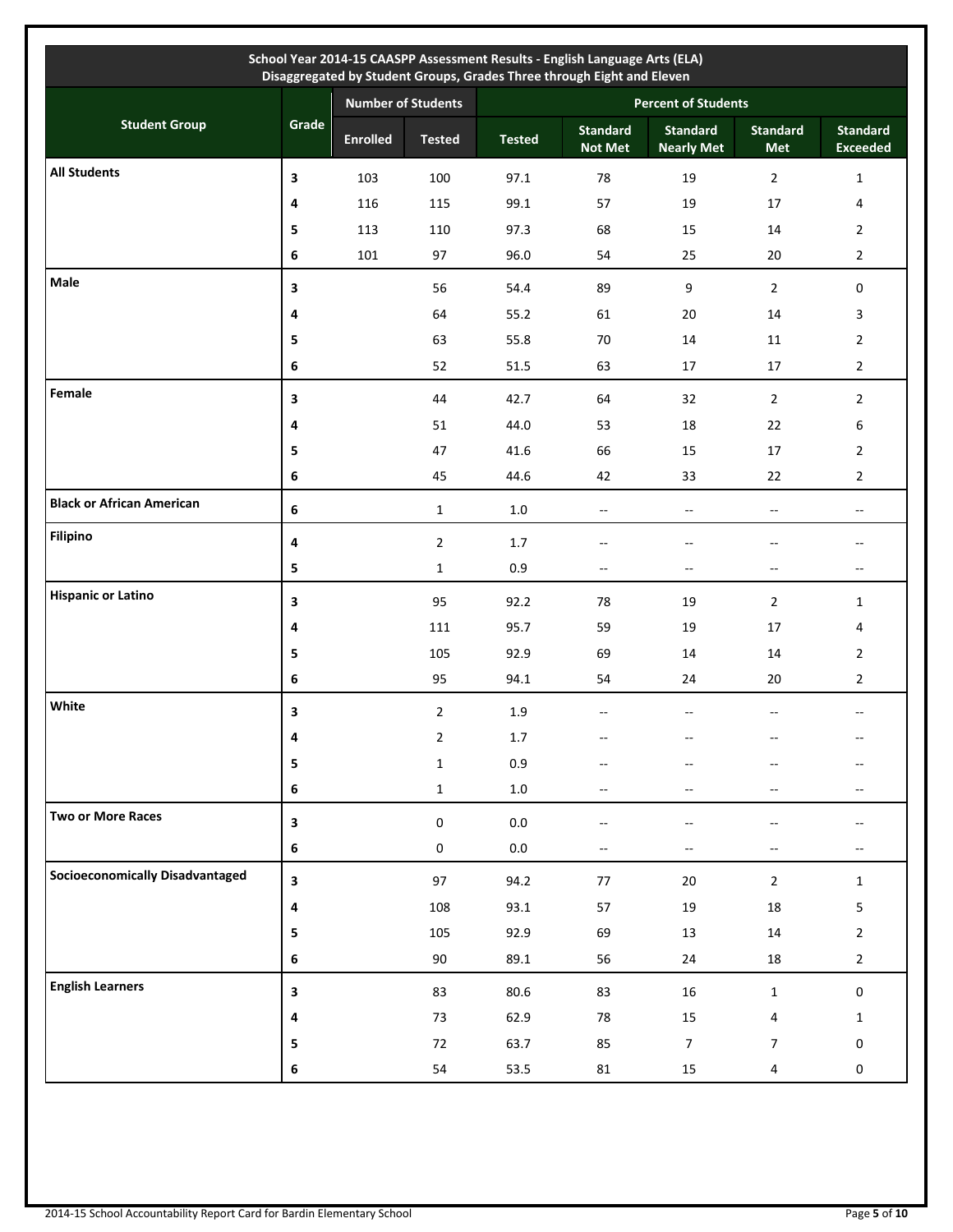| School Year 2014-15 CAASPP Assessment Results - English Language Arts (ELA)<br>Disaggregated by Student Groups, Grades Three through Eight and Eleven |       |                           |                |                            |                                   |                                      |                               |                                    |  |
|-------------------------------------------------------------------------------------------------------------------------------------------------------|-------|---------------------------|----------------|----------------------------|-----------------------------------|--------------------------------------|-------------------------------|------------------------------------|--|
|                                                                                                                                                       |       | <b>Number of Students</b> |                | <b>Percent of Students</b> |                                   |                                      |                               |                                    |  |
| <b>Student Group</b>                                                                                                                                  | Grade | <b>Enrolled</b>           | <b>Tested</b>  | <b>Tested</b>              | <b>Standard</b><br><b>Not Met</b> | <b>Standard</b><br><b>Nearly Met</b> | <b>Standard</b><br><b>Met</b> | <b>Standard</b><br><b>Exceeded</b> |  |
| <b>Students with Disabilities</b>                                                                                                                     | 3     |                           | 6              | 5.8                        | $-$                               |                                      | --                            | --                                 |  |
|                                                                                                                                                       | 4     |                           | 10             | 8.6                        | --                                | $-$                                  | $- -$                         | --                                 |  |
|                                                                                                                                                       | 5     |                           | 8              | 7.1                        | $-$                               | $-$                                  | $- -$                         |                                    |  |
|                                                                                                                                                       | 6     |                           | 16             | 15.8                       | 81                                | 13                                   | $\Omega$                      | 6                                  |  |
| <b>Students Receiving Migrant Education</b><br><b>Services</b>                                                                                        | 3     |                           | 5              | 4.9                        | --                                |                                      |                               |                                    |  |
|                                                                                                                                                       | 4     |                           | 7              | 6.0                        | $-$                               |                                      | --                            |                                    |  |
|                                                                                                                                                       | 5     |                           | 8              | 7.1                        | --                                |                                      | --                            |                                    |  |
|                                                                                                                                                       | 6     |                           | $\overline{7}$ | 6.9                        | $-$                               |                                      | $- -$                         | --                                 |  |
| <b>Foster Youth</b>                                                                                                                                   | 3     |                           | $-$            | --                         | $-$                               | $-$                                  | --                            | --                                 |  |
|                                                                                                                                                       | 4     |                           | --             | $- -$                      | $-$                               |                                      | $-$                           |                                    |  |
|                                                                                                                                                       | 5     |                           | --             | $- -$                      | $-$                               | --                                   | $-$                           |                                    |  |
|                                                                                                                                                       | 6     |                           |                |                            |                                   |                                      |                               |                                    |  |

Double dashes (--) appear in the table when the number of students is ten or less, either because the number of students in this category is too small for statistical accuracy or to protect student privacy. The number of students tested includes students that did not receive a score; however, the number of students tested is not the number that was used to calculate the achievement level percentages. The achievement level percentages are calculated using students with scores.

| School Year 2014-15 CAASPP Assessment Results - Mathematics<br>Disaggregated by Student Groups, Grades Three through Eight and Eleven |       |                 |                           |                            |                                   |                                      |                               |                                    |  |
|---------------------------------------------------------------------------------------------------------------------------------------|-------|-----------------|---------------------------|----------------------------|-----------------------------------|--------------------------------------|-------------------------------|------------------------------------|--|
|                                                                                                                                       |       |                 | <b>Number of Students</b> | <b>Percent of Students</b> |                                   |                                      |                               |                                    |  |
| <b>Student Group</b>                                                                                                                  | Grade | <b>Enrolled</b> | <b>Tested</b>             | <b>Tested</b>              | <b>Standard</b><br><b>Not Met</b> | <b>Standard</b><br><b>Nearly Met</b> | <b>Standard</b><br><b>Met</b> | <b>Standard</b><br><b>Exceeded</b> |  |
| <b>All Students</b>                                                                                                                   | 3     | 103             | 100                       | 97.1                       | 65                                | 27                                   | $\overline{7}$                | $\mathbf 0$                        |  |
|                                                                                                                                       | 4     | 116             | 114                       | 98.3                       | 51                                | 29                                   | 17                            | 3                                  |  |
|                                                                                                                                       | 5     | 113             | 110                       | 97.3                       | 66                                | 23                                   | 8                             | 1                                  |  |
|                                                                                                                                       | 6     | 101             | 96                        | 95.0                       | 64                                | 30                                   | 4                             | $\mathbf{1}$                       |  |
| Male                                                                                                                                  | 3     |                 | 56                        | 54.4                       | 66                                | 27                                   | $\overline{7}$                | 0                                  |  |
|                                                                                                                                       | 4     |                 | 64                        | 55.2                       | 55                                | 31                                   | 11                            | $\overline{2}$                     |  |
|                                                                                                                                       | 5     |                 | 62                        | 54.9                       | 66                                | 23                                   | 10                            | $\mathbf 0$                        |  |
|                                                                                                                                       | 6     |                 | 51                        | 50.5                       | 69                                | 24                                   | 6                             | 0                                  |  |
| Female                                                                                                                                | 3     |                 | 44                        | 42.7                       | 64                                | 27                                   | $\overline{7}$                | $\mathbf 0$                        |  |
|                                                                                                                                       | 4     |                 | 50                        | 43.1                       | 46                                | 26                                   | 24                            | 4                                  |  |
|                                                                                                                                       | 5     |                 | 48                        | 42.5                       | 67                                | 23                                   | 6                             | $\overline{2}$                     |  |
|                                                                                                                                       | 6     |                 | 45                        | 44.6                       | 58                                | 38                                   | $\overline{2}$                | $\overline{2}$                     |  |
| <b>Black or African American</b>                                                                                                      | 6     |                 | 1                         | 1.0                        | $-$                               | $\sim$                               |                               | $-$                                |  |
| <b>Filipino</b>                                                                                                                       | 4     |                 | 1                         | 0.9                        |                                   |                                      |                               |                                    |  |
|                                                                                                                                       | 5     |                 | $\mathbf{1}$              | 0.9                        |                                   |                                      |                               |                                    |  |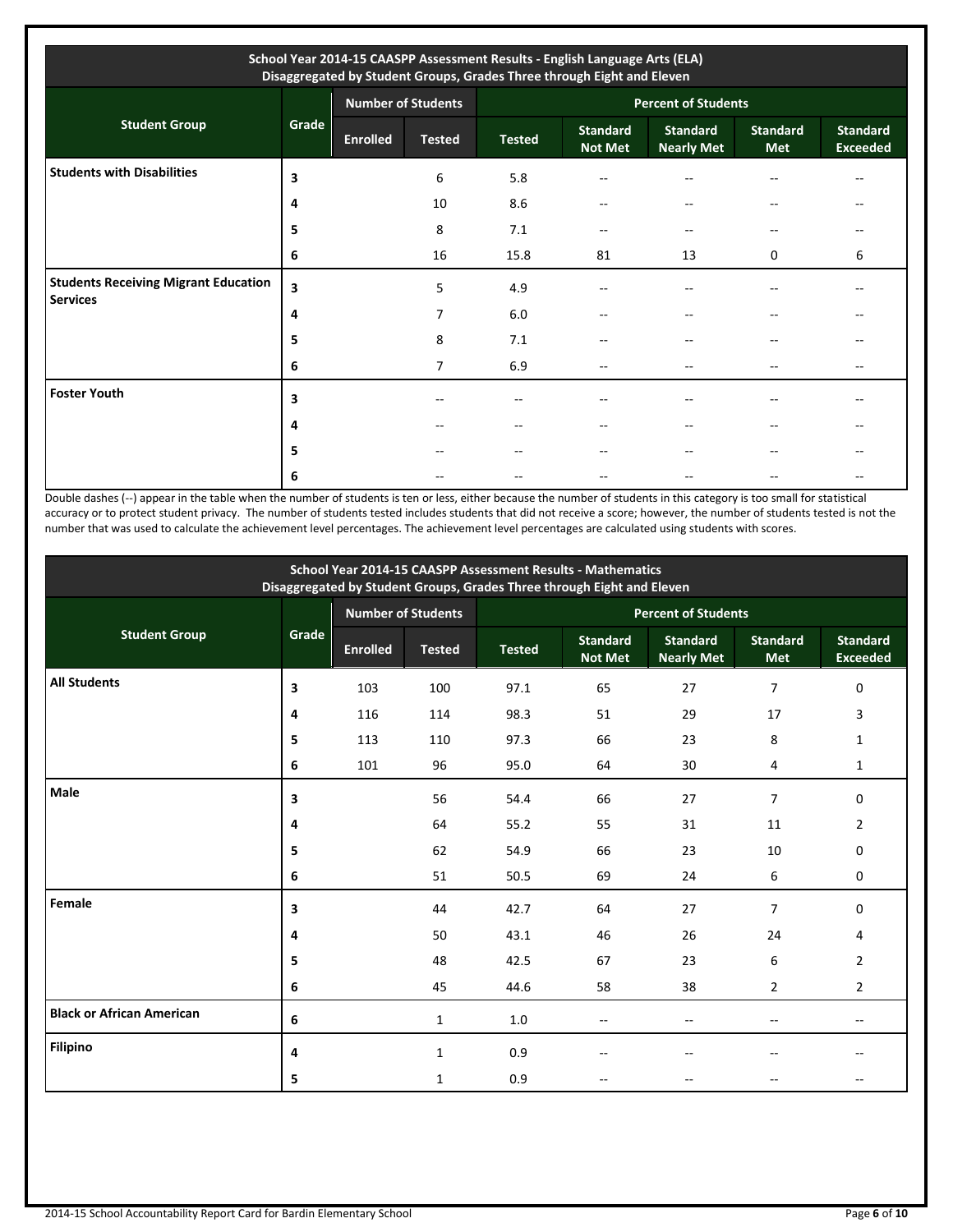|                                                                |                         |                           |                |                            | Disaggregated by Student Groups, Grades Three through Eight and Eleven |                                      |                               |                                    |  |
|----------------------------------------------------------------|-------------------------|---------------------------|----------------|----------------------------|------------------------------------------------------------------------|--------------------------------------|-------------------------------|------------------------------------|--|
|                                                                |                         | <b>Number of Students</b> |                | <b>Percent of Students</b> |                                                                        |                                      |                               |                                    |  |
| <b>Student Group</b>                                           | Grade                   | <b>Enrolled</b>           | <b>Tested</b>  | <b>Tested</b>              | <b>Standard</b><br><b>Not Met</b>                                      | <b>Standard</b><br><b>Nearly Met</b> | <b>Standard</b><br><b>Met</b> | <b>Standard</b><br><b>Exceeded</b> |  |
| <b>Hispanic or Latino</b>                                      | 3                       |                           | 95             | 92.2                       | 65                                                                     | 26                                   | $\overline{7}$                | $\boldsymbol{0}$                   |  |
|                                                                | 4                       |                           | 111            | 95.7                       | 52                                                                     | 28                                   | 16                            | 3                                  |  |
|                                                                | 5                       |                           | 105            | 92.9                       | 67                                                                     | 22                                   | 9                             | $\mathbf{1}$                       |  |
|                                                                | 6                       |                           | 94             | 93.1                       | 65                                                                     | 30                                   | 3                             | $\mathbf{1}$                       |  |
| White                                                          | 3                       |                           | $\overline{2}$ | 1.9                        | $-$                                                                    | $-$                                  | $\overline{\phantom{a}}$      | $\overline{\phantom{a}}$           |  |
|                                                                | 4                       |                           | $\overline{2}$ | 1.7                        | $\overline{\phantom{a}}$                                               | $\overline{\phantom{a}}$             | $-$                           | --                                 |  |
|                                                                | 5                       |                           | $\mathbf{1}$   | 0.9                        | --                                                                     |                                      | --                            | $- -$                              |  |
|                                                                | 6                       |                           | $\mathbf{1}$   | 1.0                        | $\overline{\phantom{a}}$                                               | $\overline{\phantom{a}}$             | --                            | --                                 |  |
| <b>Two or More Races</b>                                       | 3                       |                           | $\pmb{0}$      | $0.0\,$                    | $-$                                                                    | $\overline{a}$                       | $-$                           | $- -$                              |  |
|                                                                | 6                       |                           | 0              | $0.0\,$                    | $\overline{\phantom{a}}$                                               | $\overline{\phantom{a}}$             | $\overline{\phantom{a}}$      | $\overline{\phantom{a}}$           |  |
| <b>Socioeconomically Disadvantaged</b>                         | 3                       |                           | 97             | 94.2                       | 66                                                                     | 26                                   | $\overline{7}$                | $\pmb{0}$                          |  |
|                                                                | 4                       |                           | 108            | 93.1                       | 51                                                                     | 29                                   | 17                            | 3                                  |  |
|                                                                | 5                       |                           | 105            | 92.9                       | 68                                                                     | 22                                   | 9                             | $\mathbf{1}$                       |  |
|                                                                | 6                       |                           | 89             | 88.1                       | 63                                                                     | 30                                   | $\overline{4}$                | $\mathbf{1}$                       |  |
| <b>English Learners</b>                                        | 3                       |                           | 83             | 80.6                       | 70                                                                     | 25                                   | $\overline{4}$                | $\boldsymbol{0}$                   |  |
|                                                                | 4                       |                           | 73             | 62.9                       | 67                                                                     | 26                                   | 5                             | 0                                  |  |
|                                                                | 5                       |                           | 72             | 63.7                       | 81                                                                     | 15                                   | 3                             | 0                                  |  |
|                                                                | 6                       |                           | 53             | 52.5                       | 87                                                                     | 9                                    | $\overline{2}$                | 0                                  |  |
| <b>Students with Disabilities</b>                              | 3                       |                           | 6              | 5.8                        | $-$                                                                    | $\overline{a}$                       | $-$                           | $-$                                |  |
|                                                                | 4                       |                           | 10             | 8.6                        | --                                                                     |                                      |                               | --                                 |  |
|                                                                | 5                       |                           | 8              | 7.1                        | --                                                                     | $-\hbox{--}$                         |                               | $\overline{\phantom{a}}$           |  |
|                                                                | $\bf 6$                 |                           | $16\,$         | 15.8                       | 88                                                                     | 6                                    | 6                             | $\mathbf 0$                        |  |
| <b>Students Receiving Migrant Education</b><br><b>Services</b> | $\overline{\mathbf{3}}$ |                           | 5              | 4.9                        | --                                                                     |                                      |                               | $\overline{\phantom{a}}$           |  |
|                                                                | 4                       |                           | 7              | $6.0\,$                    |                                                                        |                                      |                               |                                    |  |
|                                                                | 5                       |                           | 8              | $7.1\,$                    |                                                                        |                                      |                               |                                    |  |
|                                                                | 6                       |                           | 7              | 6.9                        | --                                                                     |                                      |                               | --                                 |  |
| <b>Foster Youth</b>                                            | 3                       |                           |                |                            |                                                                        |                                      |                               |                                    |  |
|                                                                | 4                       |                           |                |                            |                                                                        |                                      |                               |                                    |  |
|                                                                | 5                       |                           |                |                            |                                                                        |                                      |                               |                                    |  |
|                                                                | 6                       |                           |                |                            |                                                                        |                                      |                               |                                    |  |

Double dashes (--) appear in the table when the number of students is ten or less, either because the number of students in this category is too small for statistical accuracy or to protect student privacy. The number of students tested includes students that did not receive a score; however, the number of students tested is not the number that was used to calculate the achievement level percentages. The achievement level percentages are calculated using students with scores.

# **C. Engagement**

# **State Priority: Parental Involvement**

The SARC provides the following information relevant to the Parental Involvement State Priority (Priority 3):

• Efforts the school district makes to seek parent input in making decisions for the school district and each schoolsite.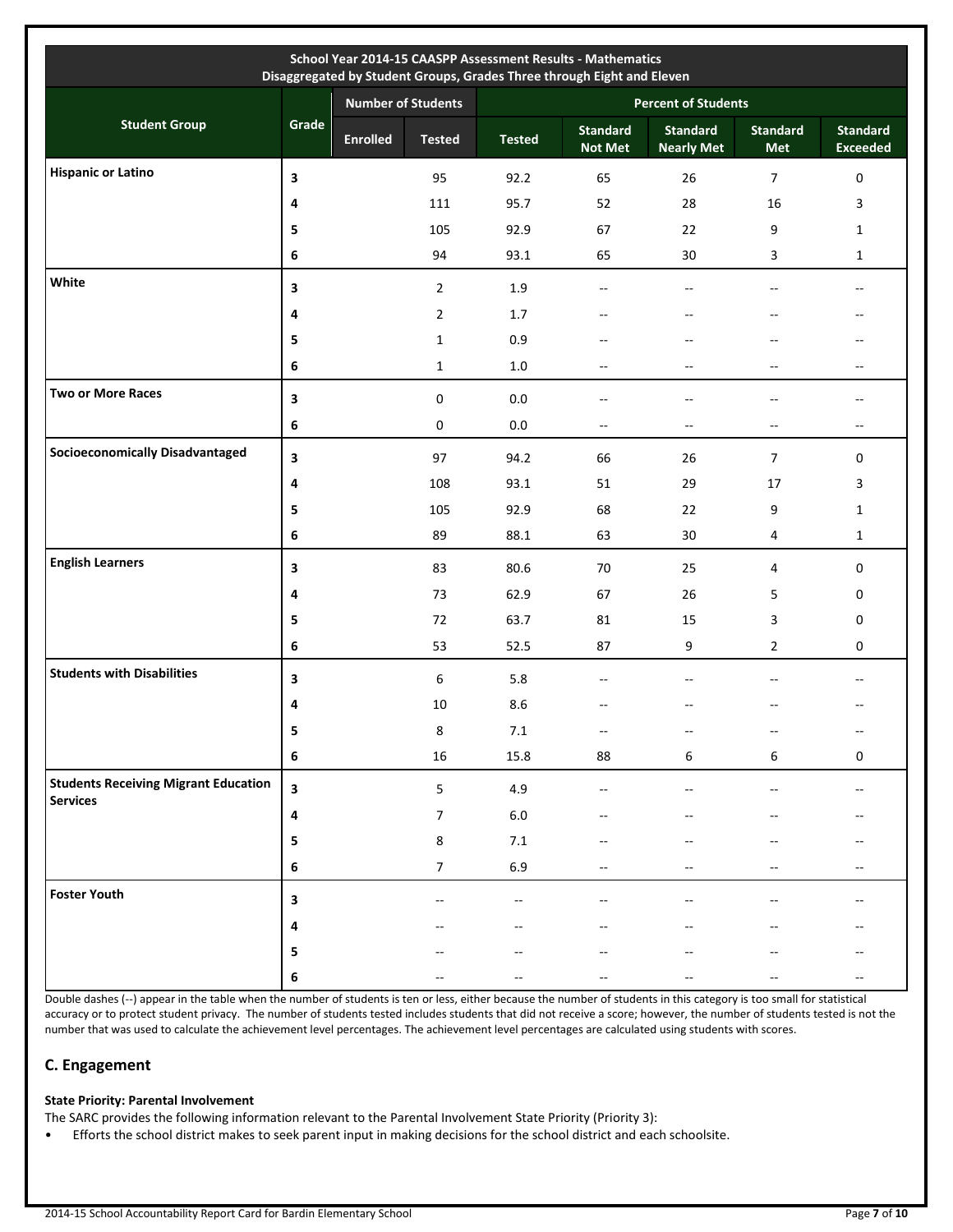#### **Opportunities for Parental Involvement**

A variety of options and opportunities are made available for parents to be involved at Bardin Elementary School: they are invited to the monthly School Site Council/English Learner Advisory Committee meetings; monthly Coffee Klatches; and monthly Parent-Teacher Organization meetings. Bardin offers an eight week English as a Second Language course open to parents and community members. There are also a variety of events throughout the year specifically designed to solicit parent involvement. These include: fall and spring parent-teacher conferences, two family literacy event nights and a holiday program in December with student performances, a student talent show, cultural activies as well as a host of fundraising activities such as Family Movie Nights. Parents are encouraged to assist in classrooms and there is a Parent Volunteer Appreciation Ice Cream Social put on by the staff to honor these parents in the spring.

Parents are welcome to speak with the Principal or Assistant principal regarding parent involvement. Please call our school office at (831) 753-5730 for more information. Community members are welcomed!

#### **State Priority: School Climate**

- The SARC provides the following information relevant to the School Climate State Priority (Priority 6):
- Pupil suspension rates, pupil expulsion rates; and other local measures on the sense of safety.

#### **School Safety Plan**

We ensure safety at Bardin Elementary School in a variety of ways. Campus access is limited during the school day, and all visitors are required to come through the school office, sign in, and wear a visitor's pass.The staff and students participate in monthly safety drills. Our school initiated PBIS for student discipline and motivation this year beginning with students in the after school program. Our school also provides counseling services three days a week. Counselors are provide annual anti-bullying presentations for each class throughout the school year.

The Safety Plan was revised during the spring of 2015. This plan was shared with staff during staff meetings. Campus supervisors are met with regularly to review safety procedures. To prepare for emergencies, our staff has been trained on the best routes to safely exit the school. Staff and parents were asked to provide input during staff and council meetings.

| <b>Suspensions and Expulsions</b> |         |         |         |  |  |  |  |
|-----------------------------------|---------|---------|---------|--|--|--|--|
| <b>School</b>                     | 2012-13 | 2013-14 | 2014-15 |  |  |  |  |
| <b>Suspensions Rate</b>           | 1.13    | 2.29    | 2.69    |  |  |  |  |
| <b>Expulsions Rate</b>            | 0.00    | 0.00    | 0.00    |  |  |  |  |
| <b>District</b>                   | 2012-13 | 2013-14 | 2014-15 |  |  |  |  |
| <b>Suspensions Rate</b>           | 2.05    | 1.92    | 1.10    |  |  |  |  |
| <b>Expulsions Rate</b>            | 0.00    | 0.00    | 0.00    |  |  |  |  |
| <b>State</b>                      | 2012-13 | 2013-14 | 2014-15 |  |  |  |  |
| <b>Suspensions Rate</b>           | 5.07    | 4.36    | 3.80    |  |  |  |  |
| <b>Expulsions Rate</b>            | 0.13    | 0.10    | 0.09    |  |  |  |  |

# **D. Other SARC Information**

The information in this section is required to be in the SARC but is not included in the state priorities for LCFF.

| 2014-15 Adequate Yearly Progress Overall and by Criteria |                    |                 |              |  |  |  |  |  |
|----------------------------------------------------------|--------------------|-----------------|--------------|--|--|--|--|--|
| <b>AYP Criteria</b>                                      | <b>School</b>      | <b>District</b> | <b>State</b> |  |  |  |  |  |
| <b>English Language Arts</b>                             |                    |                 |              |  |  |  |  |  |
| <b>Met Participation Rate</b>                            | Yes                | Yes             | Yes          |  |  |  |  |  |
| <b>Met Percent Proficient</b>                            | N/A<br>N/A         |                 | N/A          |  |  |  |  |  |
|                                                          | <b>Mathematics</b> |                 |              |  |  |  |  |  |
| <b>Met Participation Rate</b>                            | Yes                | Yes             | Yes          |  |  |  |  |  |
| <b>Met Percent Proficient</b>                            | N/A                | N/A             | N/A          |  |  |  |  |  |
| <b>Made AYP Overall</b>                                  | Yes                | Yes             | Yes          |  |  |  |  |  |
| <b>Met Attendance Rate</b>                               | Yes                | Yes             | Yes          |  |  |  |  |  |
| <b>Met Graduation Rate</b>                               | N/A                | N/A             | Yes          |  |  |  |  |  |

| 2015-16 Federal Intervention Program                |               |                 |  |  |  |
|-----------------------------------------------------|---------------|-----------------|--|--|--|
| <b>Indicator</b>                                    | <b>School</b> | <b>District</b> |  |  |  |
| <b>Program Improvement Status</b>                   | In PI         |                 |  |  |  |
| <b>First Year of Program Improvement</b>            | 2013-2014     | 2004-2005       |  |  |  |
| Year in Program Improvement                         | Year 3        |                 |  |  |  |
| Number of Schools Currently in Program Improvement  |               |                 |  |  |  |
| Percent of Schools Currently in Program Improvement | 66.7          |                 |  |  |  |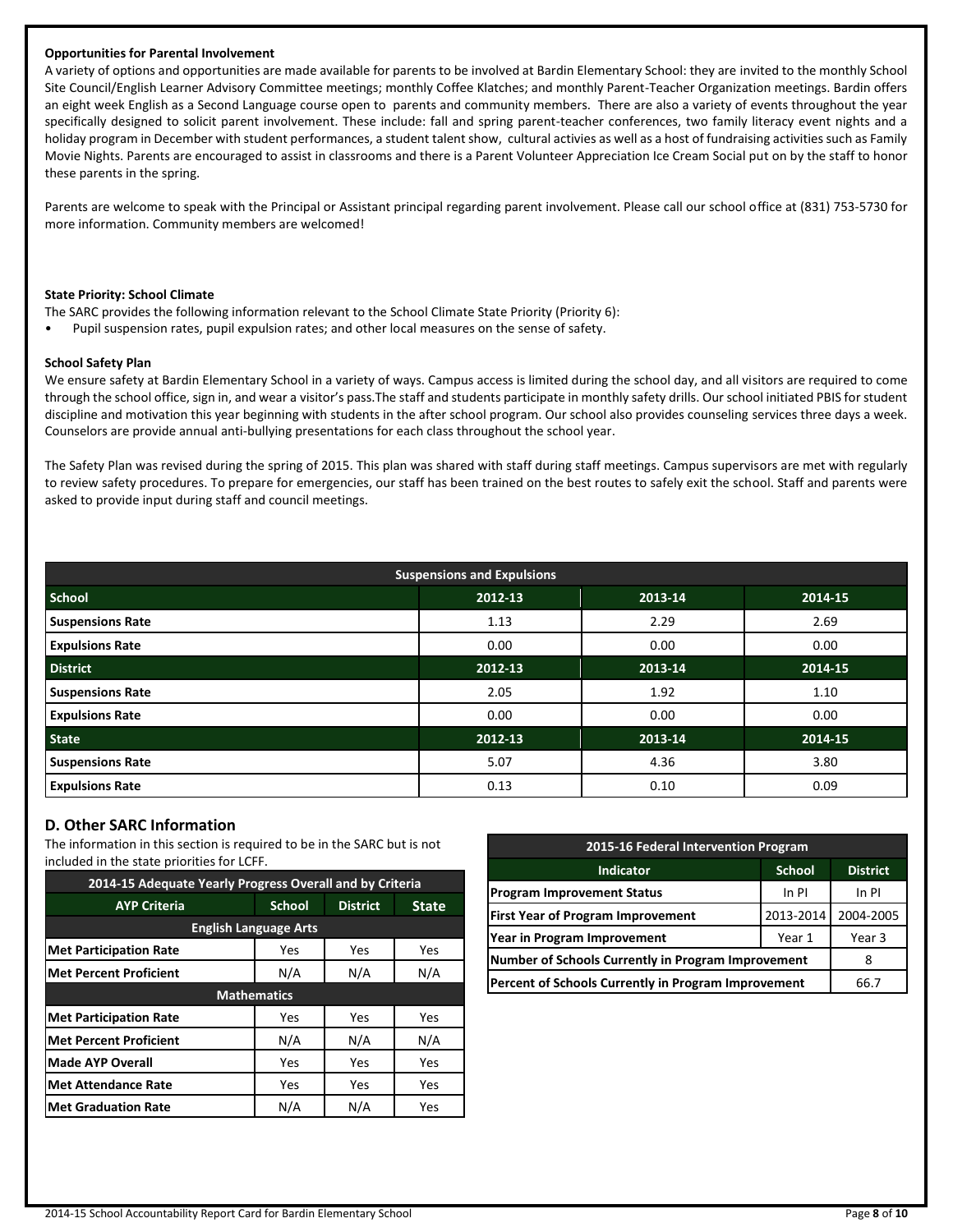|                | Average Class Size and Class Size Distribution (Elementary) |         |         |          |                |   |                                                                         |                              |   |       |   |  |
|----------------|-------------------------------------------------------------|---------|---------|----------|----------------|---|-------------------------------------------------------------------------|------------------------------|---|-------|---|--|
|                |                                                             |         |         |          |                |   |                                                                         | <b>Number of Classrooms*</b> |   |       |   |  |
|                | <b>Average Class Size</b>                                   |         |         | $1 - 20$ |                |   | 21-32                                                                   |                              |   | $33+$ |   |  |
| Grade          | 2012-13                                                     | 2013-14 | 2014-15 |          |                |   | 2012-13 2013-14 2014-15 2012-13 2013-14 2014-15 2012-13 2013-14 2014-15 |                              |   |       |   |  |
| К              | 31                                                          | 28      | 27      |          |                |   | 5                                                                       | 4                            | 3 |       |   |  |
|                | 29                                                          | 29      | 27      |          |                |   | 6                                                                       | 4                            | 4 |       |   |  |
| $\overline{2}$ | 30                                                          | 25      | 24      |          | 1              | 2 | 5                                                                       | 3                            | 3 |       |   |  |
| 3              | 31                                                          | 27      | 26      |          |                | 1 | 4                                                                       | 4                            | 3 |       |   |  |
| 4              | 31                                                          | 31      | 28      |          |                |   | 3                                                                       | $\overline{2}$               | 4 | 1     |   |  |
| 5              | 31                                                          | 30      | 27      |          |                |   | 4                                                                       | 3                            | 3 |       |   |  |
| 6              | 32                                                          | 26      | 26      |          | $\overline{2}$ |   | 3                                                                       | 1                            | 3 | 1     | 2 |  |
| Other          |                                                             | 32      |         |          |                |   |                                                                         | 1                            |   |       |   |  |

| <b>Academic Counselors and Other Support Staff at this School</b> |    |  |  |  |
|-------------------------------------------------------------------|----|--|--|--|
| <b>Number of Full-Time Equivalent (FTE)</b>                       |    |  |  |  |
| <b>Academic Counselor</b>                                         | 0  |  |  |  |
| <b>Counselor (Social/Behavioral or Career Development)</b>        |    |  |  |  |
| Library Media Teacher (Librarian)                                 | 1  |  |  |  |
| Library Media Services Staff (Paraprofessional)                   | .5 |  |  |  |
| Psychologist                                                      | .5 |  |  |  |
| <b>Social Worker</b>                                              | n  |  |  |  |
| <b>Nurse</b>                                                      | 0  |  |  |  |
| Speech/Language/Hearing Specialist                                | .5 |  |  |  |
| <b>Resource Specialist</b>                                        | 1  |  |  |  |
| Other                                                             |    |  |  |  |
| <b>Average Number of Students per Staff Member</b>                |    |  |  |  |
| <b>Academic Counselor</b><br>O                                    |    |  |  |  |

\* One Full Time Equivalent (FTE) equals one staff member working full time; one FTE could also represent two staff members who each work 50 percent of full time.

| FY 2013-14 Teacher and Administrative Salaries |                                  |                                                                  |  |  |  |  |
|------------------------------------------------|----------------------------------|------------------------------------------------------------------|--|--|--|--|
| Category                                       | <b>District</b><br><b>Amount</b> | <b>State Average for</b><br><b>Districts In Same</b><br>Category |  |  |  |  |
| <b>Beginning Teacher Salary</b>                | \$38,876                         | \$43,091                                                         |  |  |  |  |
| <b>Mid-Range Teacher Salary</b>                | \$63,212                         | \$70,247                                                         |  |  |  |  |
| <b>Highest Teacher Salary</b>                  | \$87,106                         | \$89,152                                                         |  |  |  |  |
| <b>Average Principal Salary (ES)</b>           | \$102,512                        | \$112,492                                                        |  |  |  |  |
| <b>Average Principal Salary (MS)</b>           |                                  | \$116,021                                                        |  |  |  |  |
| <b>Average Principal Salary (HS)</b>           |                                  | \$117,511                                                        |  |  |  |  |
| <b>Superintendent Salary</b>                   | \$180,000                        | \$192,072                                                        |  |  |  |  |
| <b>Percent of District Budget</b>              |                                  |                                                                  |  |  |  |  |
| <b>Teacher Salaries</b>                        | 38%                              | 41%                                                              |  |  |  |  |
| <b>Administrative Salaries</b>                 | 6%                               | 6%                                                               |  |  |  |  |

\* For detailed information on salaries, see the CDE Certificated Salaries & Benefits webpage a[t www.cde.ca.gov/ds/fd/cs/.](http://www.cde.ca.gov/ds/fd/cs/)

## **Professional Development provided for Teachers**

The major areas of professional development for teachers in 2014-2015 included the following:

- CCSS-based planning for instruction, learning and assessment
- Bilingual Transference (for teachers facilitating Alternative Bilingual Education classes)
- EngageNY ELA & Math
- CCSS Lesson Design and Engagement
- Coaching Cycles (for Academic Coaches)
- Teaching to the Math standards (primary grade teachers)
- 8 Mathematical Practices
- Close Reading
- Technology in the classroom

Professional development was delivered through staff meetings and grade level sessions during regular work days with release time for classroom teachers.

Teachers were supported during implementation by the site's Academic Coach.

| FY 2013-14 Expenditures Per Pupil and School Site Teacher Salaries |                                          |                                          |         |          |  |  |  |
|--------------------------------------------------------------------|------------------------------------------|------------------------------------------|---------|----------|--|--|--|
|                                                                    | Average<br><b>Teacher</b>                |                                          |         |          |  |  |  |
| <b>Level</b>                                                       | Total                                    | <b>Unrestricted</b><br><b>Restricted</b> |         |          |  |  |  |
| <b>School Site</b>                                                 | \$3,772                                  | \$388                                    | \$3,384 | \$63,084 |  |  |  |
| <b>District</b>                                                    |                                          |                                          | \$5,459 | \$66,202 |  |  |  |
| <b>State</b>                                                       |                                          |                                          | \$5,348 | \$72,993 |  |  |  |
|                                                                    | Percent Difference: School Site/District | $-38.0$                                  | $-2.7$  |          |  |  |  |
|                                                                    | Percent Difference: School Site/ State   | $-27.8$                                  | $-10.9$ |          |  |  |  |

Cells with  $\blacklozenge$  do not require data.